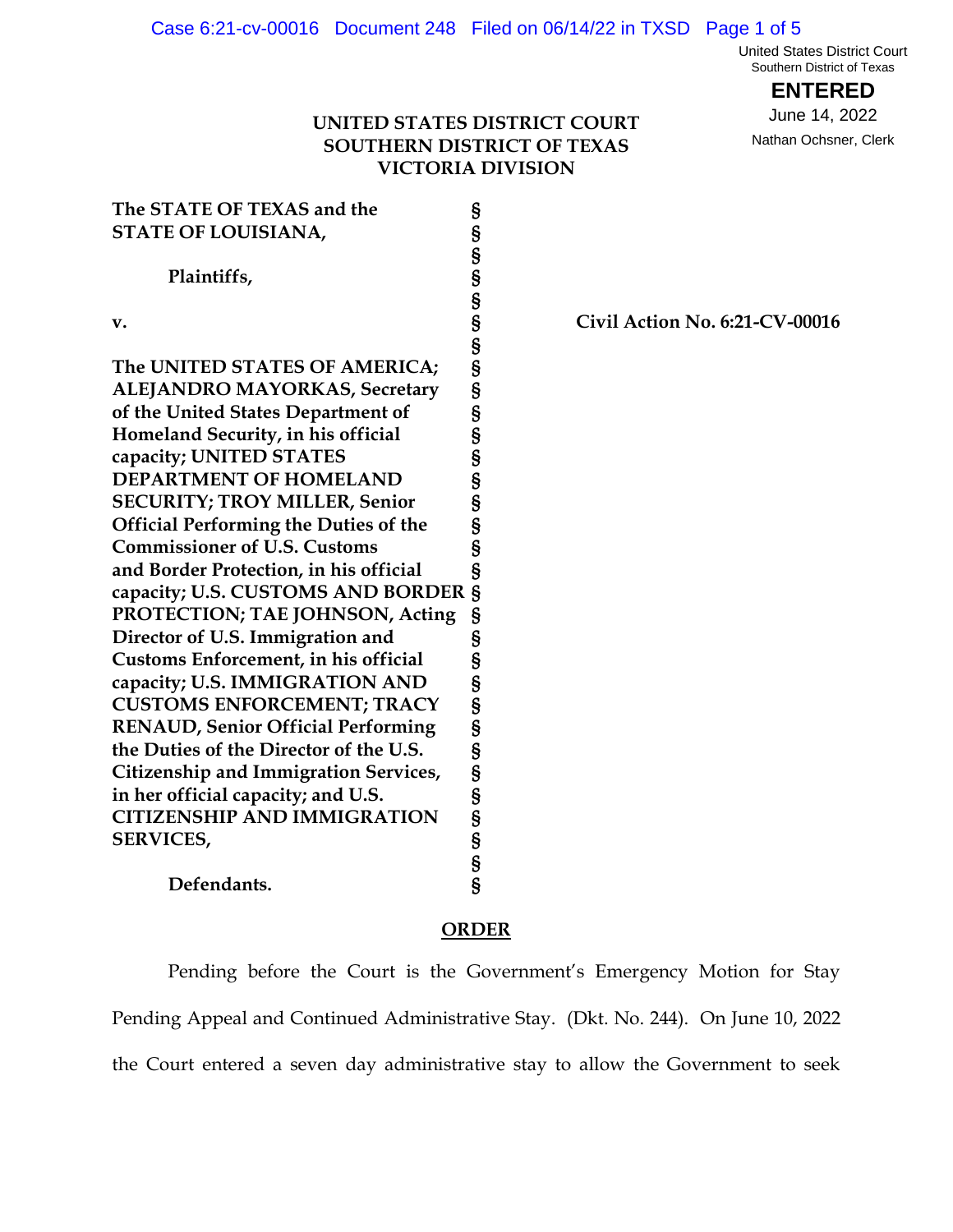## Case 6:21-cv-00016 Document 248 Filed on 06/14/22 in TXSD Page 2 of 5

further relief at the appellate level. (Dkt. No. 240 at 96); (Dkt. No. 241). The Government filed a Notice Appeal on June 13, 2022.

The Court has reviewed the Government's Motion, the States' Response, (Dkt. No. 245), and the Government's Reply, (Dkt. No. 246). The Court finds that the Government offers no new arguments related to this Court's entry of a stay, with one exception: the Supreme Court's decision yesterday in *Garland v. Aleman Gonzalez*, which discusses 8 U.S.C. § 1251(f)(1). For the reasons discussed below, the Court is of the opinion that *Garland v. Aleman Gonzalez* offers no basis for extending the stay or altering the Court's decision on the merits. Even so, the Court will **EXTEND** the administrative stay an additional seven days to June 24, 2022, so that the Fifth Circuit may have sufficient time to consider any emergency relief sought by the Government.

#### **DISCUSSION**

The Government argues that Section  $1251(f)(1)$  constitutes a jurisdictional bar in this case, as it did in *Aleman Gonzalez*. *See* (Dkt. No. 244 at 3–4) (citing *Garland v. Aleman Gonzalez*, 596 U.S. \_\_\_\_, No. 20-322, slip op. at 5 (2022)). The Government further argues that *Aleman Gonzalez's* reasoning as to injunctions applies equally to vacatur of a rule under the Administrative Procedure Act, relying on Section 1252(f)(1)'s limit on lower courts' jurisdiction to "enjoin or restrain the operation of" the covered provisions of the INA. 8 U.S.C. § 1252(f)(1). The States respond that *Aleman Gonzalez* only applies to injunctive relief. (Dkt. No. 245 at 2–4).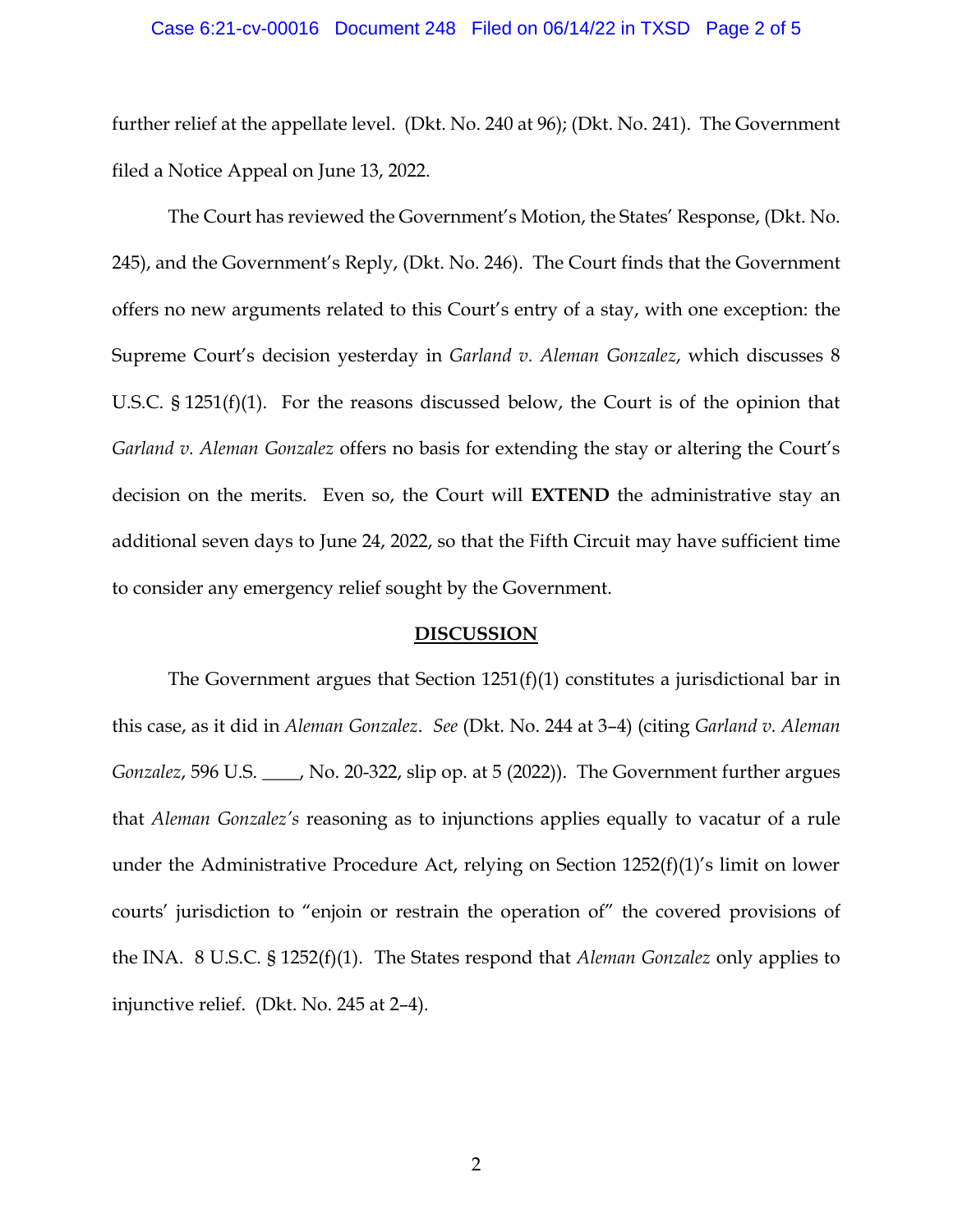## Case 6:21-cv-00016 Document 248 Filed on 06/14/22 in TXSD Page 3 of 5

Section 1252(f) is titled "Limit on injunctive relief."1 8 U.S.C. § 1252(f). In *Aleman Gonzalez*, the Supreme Court noted that 8 U.S.C. § 1252(f)(1) "strips lower courts of jurisdiction or authority to *enjoin* or *restrain* the operation of the relevant statutory provisions." *Aleman Gonzalez*, No. 20-322, slip op. at 4 (internal quotations omitted) (emphasis added). After analyzing the statute, the Supreme Court concluded that lower courts are prohibited "from entering injunctions that order federal officials to take or to refrain from taking actions to enforce, implement, or otherwise carry out the specified statutory provisions." *Id.* at 5. It is for this reason that the Supreme Court in *Aleman Gonzalez* held that Section 1252(f) deprived the district courts of jurisdiction to award class-wide injunctive relief. *Id.* at 1, 11.

The Court concludes *Aleman Gonzalez* is inapplicable for at least three main reasons. First, *Aleman Gonzalez* does not apply to this case because this Court did not enter an injunction. *See id*. at 7 n.2. Instead, the only relief granted was vacatur of the rule. (Dkt. No. 240 at 91 n.69, 94, 96). Indeed, the Supreme Court has noted the distinction between vacatur and injunctive relief, describing vacatur as "a less drastic remedy" than "the additional and extraordinary relief" of an injunction. *Monsanto Co. v. Geertson Seed Farms*, 561 U.S. 139, 165–66, 130 S.Ct. 2743, 2761, 177 L.Ed.2d 461 (2010).And *Aleman* 

<sup>1</sup> Section  $1252(f)(1)$  provides in full:

Regardless of the nature of the action or claim or of the identity of the party or parties bringing the action, no court (other than the Supreme Court) shall have jurisdiction or authority to enjoin or restrain the operation of the provisions of part IV of this subchapter, as amended by the Illegal Immigration Reform and Immigrant Responsibility Act of 1996, other than with respect to the application of such provisions to an individual alien against whom proceedings under such part have been initiated.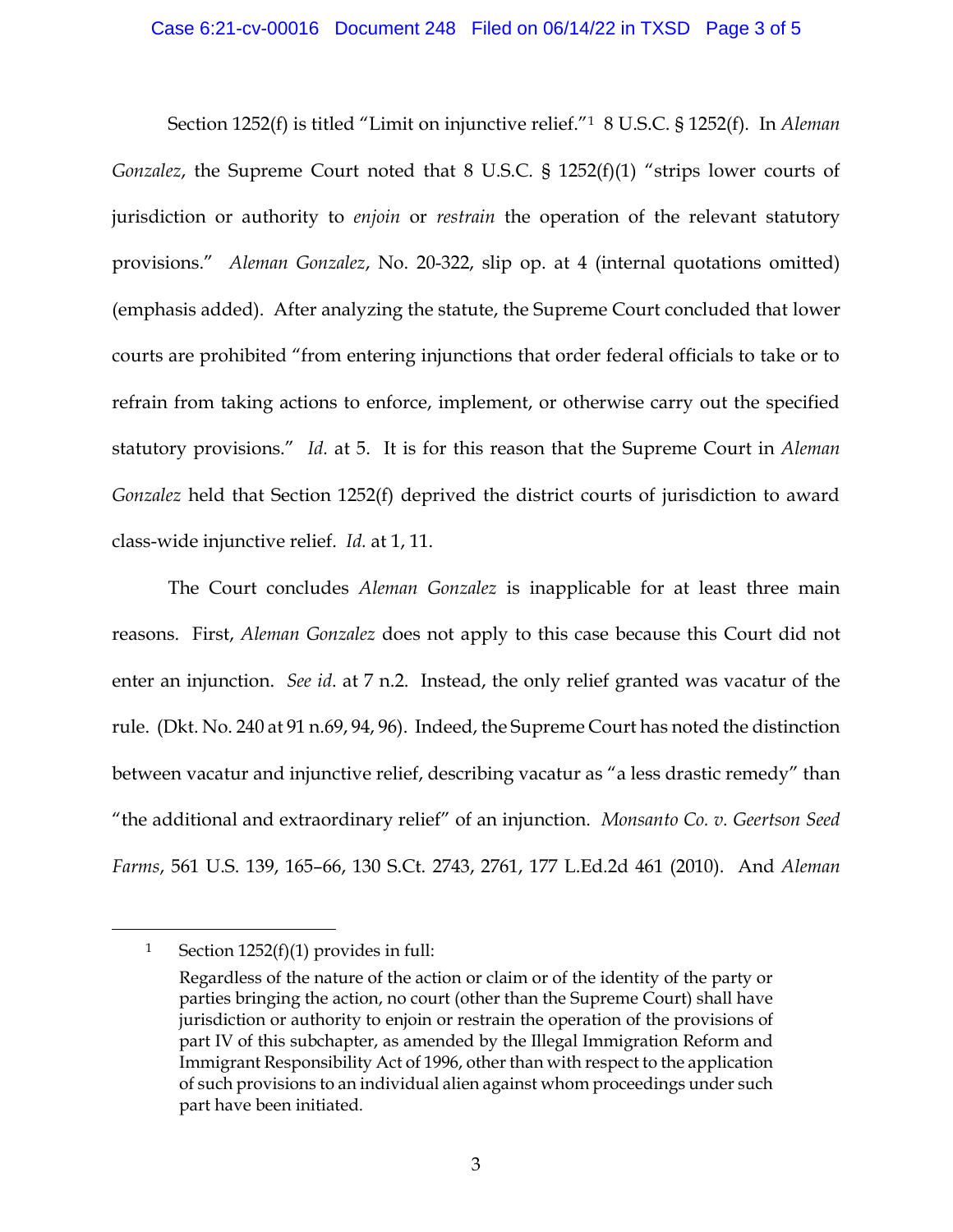## Case 6:21-cv-00016 Document 248 Filed on 06/14/22 in TXSD Page 4 of 5

*Gonzalez* did not disturb the Supreme Court's prior holding that Section 1252(f) "[b]y its plain terms, and even by its title, . . . is nothing more or less than a limit on *injunctive*  relief." *Reno v. Am.-Arab Anti-Discrimination Comm.*, 525 U.S. 471, 481, 119 S.Ct. 936, 942, 142 L.Ed.2d 940 (1999) (emphasis added); *see also Jennings v. Rodriguez*, \_\_\_\_ U.S. \_\_\_\_,  $\_\_\_\_$ , 138 S.Ct. 830, 851, 200 L.Ed.2d 122 (2018) ("Section 1252(f)(1) thus prohibits federal courts from granting classwide *injunctive* relief[.]" (cleaned up) (emphasis added)).

Second, vacatur of the Final Memorandum in this case is not implicated by the Supreme Court's holding or reasoning in *Aleman Gonzalez* because vacatur under the Administrative Procedure Act does not "enjoin or restrain the operation of" Sections 1226 or 1231. *See* 8 U.S.C. § 1252(f)(1). In fact, the Court preemptively explained this distinction in its Memorandum Opinion and Order. (Dkt. No. 240 at 94 n.71) (citing *Capital Area Immigrants' Rights Coal. v. Trump*, 471 F. Supp. 3d 25, 60 (D.D.C. 2020)).

Finally, reading *Aleman Gonzalez* as the Government does is not only an incorrect interpretation of that case, but it would likely insulate virtually every rule related to the INA from judicial review. Such a result is inconsistent with the Fifth Circuit's explicit rejection of the Government's claimed authority to have "unreviewable and unilateral discretion to ignore statutory limits imposed by Congress and to remake entire titles of the United States Code to suit the preferences of the executive branch." *Texas v. Biden*, 20 F.4th 928, 1004 (5th Cir. 2021), *cert. granted*, 142 S.Ct. 1098, 212 L.Ed.2d 1 (2022).

## **CONCLUSION**

Notwithstanding the foregoing, the Court hereby **EXTENDS** the administrative stay of the Final Judgment, (Dkt. No. 241), an additional seven days to June 24, 2022, for

4